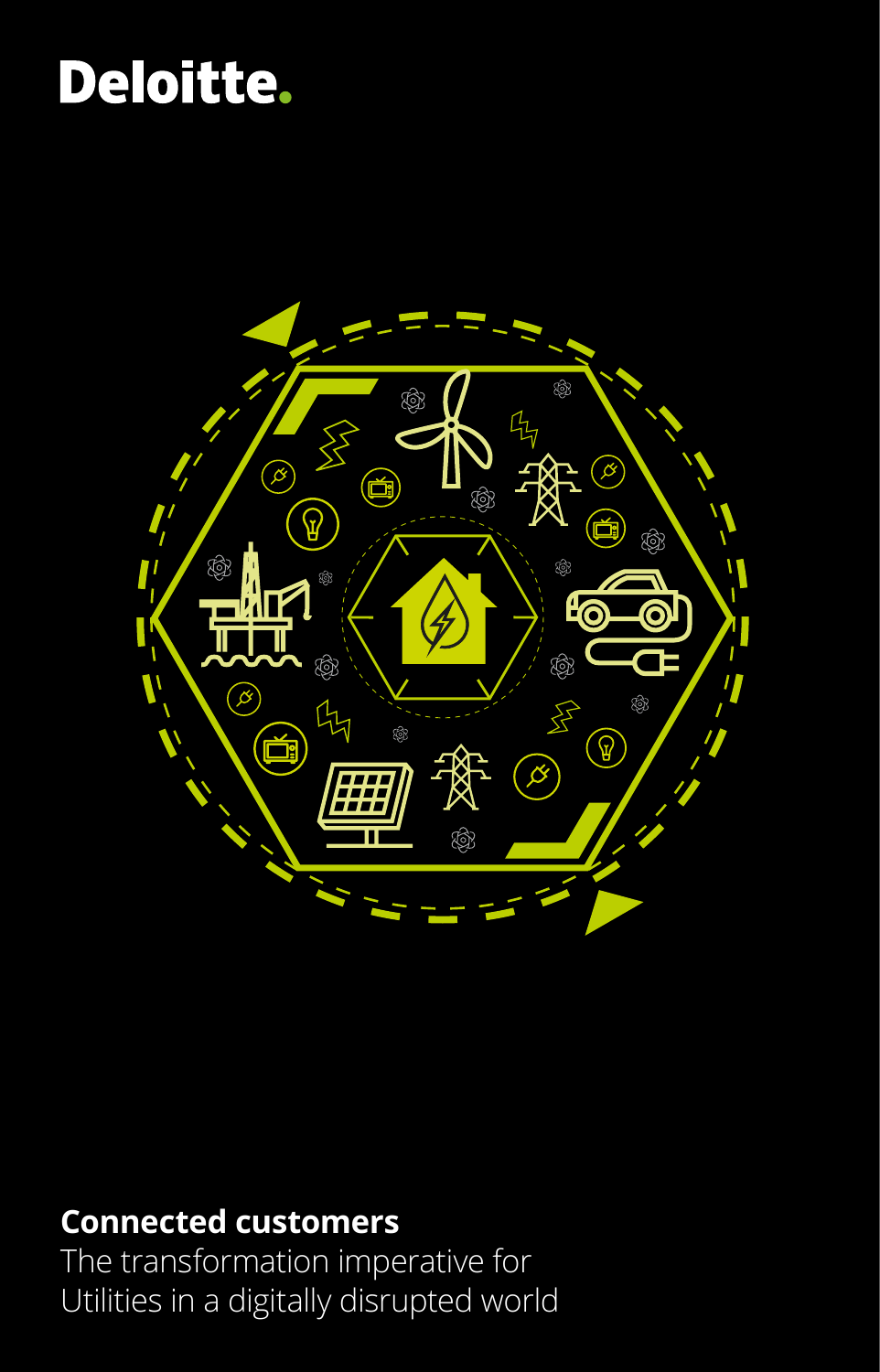## Contents

| Introduction                                                            |    |
|-------------------------------------------------------------------------|----|
| Delivering the value of the<br>Connected Home                           |    |
| Distributed energy management -<br>Staying relevant in a changing world | 04 |
| Developing the organisation to<br>win in the new world                  | 06 |
| Where next for energy companies?                                        | 08 |
| Contacts                                                                |    |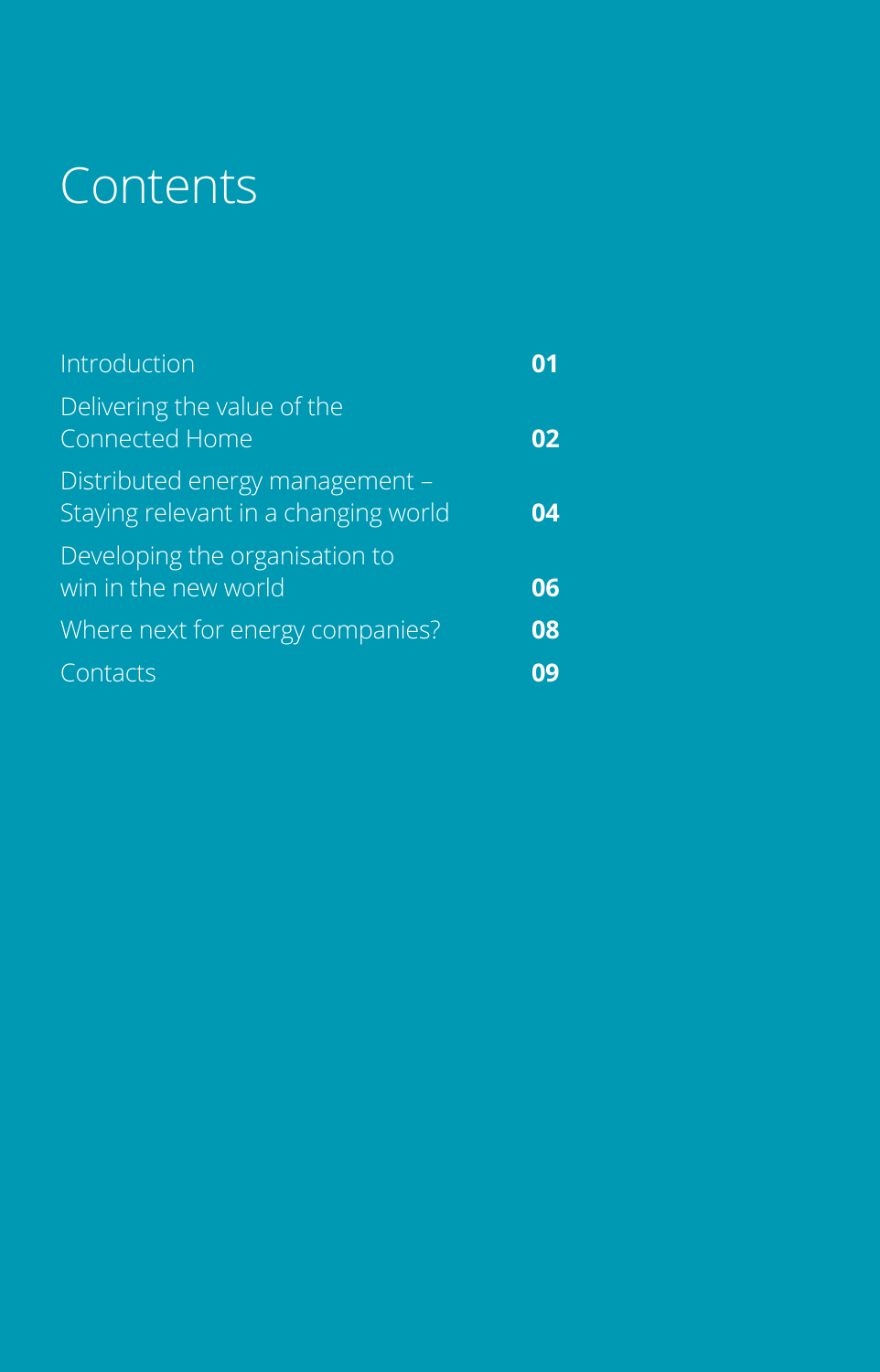### Introduction

The Internet of Things is beginning to transform the Energy and Utilities sector, with customers, employees and assets all becoming increasingly connected. In the first of our series, we take a look into how the Connected Customer will drive change in the industry, and what energy companies should do to respond.

The traditional energy company is under threat from its own customers. Connected technology, micro-generation and advances in energy storage are helping empower a customer base, which has traditionally been quick to complain but slow to take control both of their energy use and supply. In the short term these developments present opportunities for selling additional products and services to that customer-base, but success in the longer term will depend on energy companies adapting to this new world and making themselves relevant to the customer – disrupt or be disrupted!

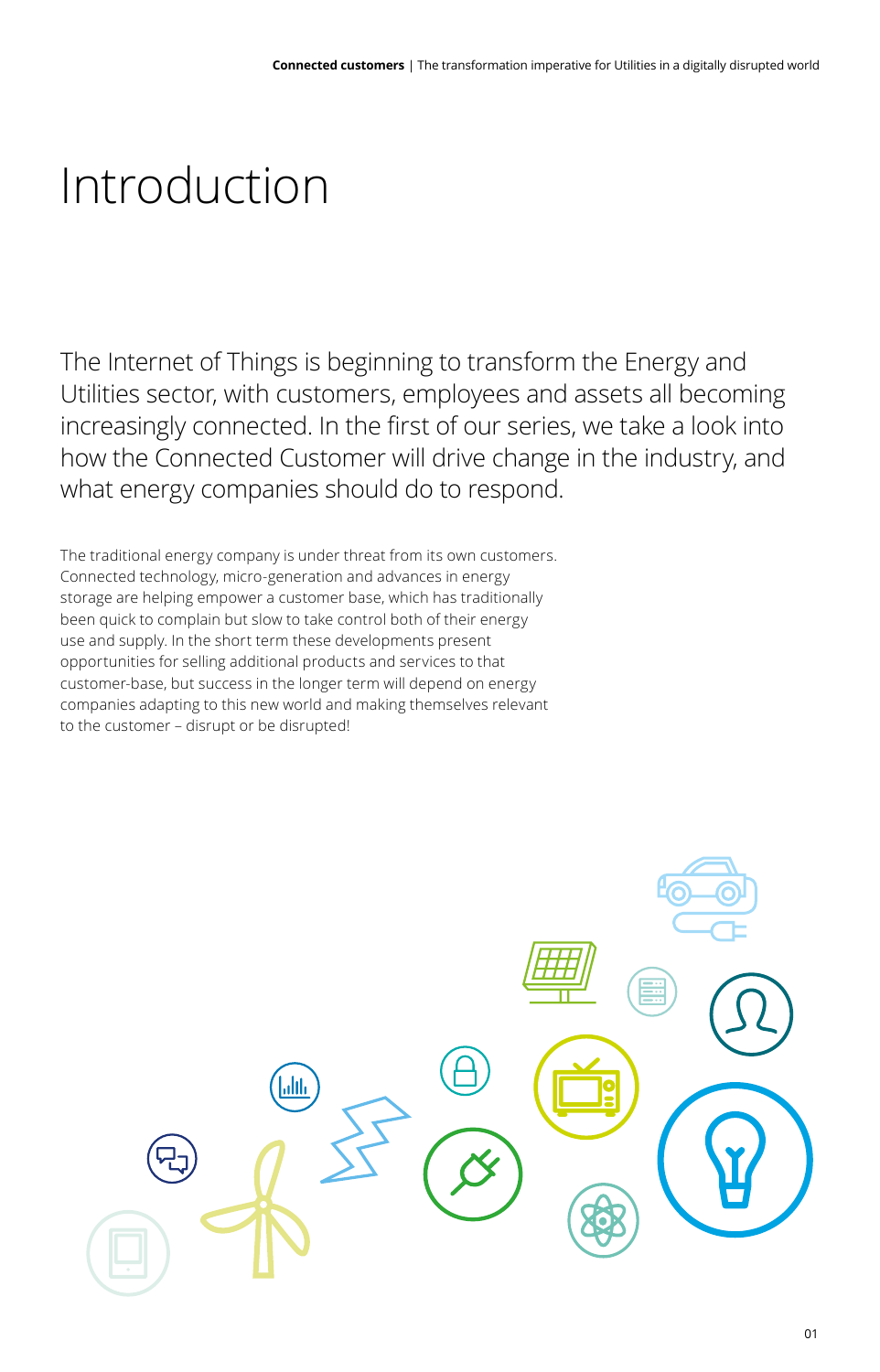### Delivering the value of the Connected Home

The Connected Home has started to take off in both consumers' minds and their living rooms. *The Deloitte Consumer Review: Switch on to the connected home* report suggests that 52 per cent of people own some form of connected device and 66 per cent agree that connected technology has the potential to transform their lives. Energy companies should be well placed to take advantage of this interest, given their central role in the home, and brands such as Hive and Nest have helped provide customers with an early, tangible example of how they could benefit from having connected devices in their home.

This interest, however, is yet to translate into serious market penetration. When you break down what technology people actually have in their home, the majority are entertainment devices, such as Smart TVs and games consoles. Our report above shows that connected thermostats, lighting and security, which have the potential to genuinely transform the way we live our lives, have a much lower penetration at 2-3 per cent.

So what's holding customers back? Cost is certainly a factor, but as is often the case, what's actually more important is the consumer's perception of value. Providers have yet to make a compelling case for consumers to invest. Beyond being able to control your lights or your thermostat from your phone, consumers aren't yet seeing the bigger picture – the promise of not just a connected home but an interconnected one, which delivers genuine value both by giving customers a single point of control and actually liberating them from that control by using the insight from multiple devices to drive intelligent automation.

In practice this will mean different things to different people – from combining energy consumption and time of use data to make savings for the costconscious, to using motion sensors, connected lighting and alarm systems to provide security for a senior citizen and peace of mind for their relatives.

#### **From basic remote control …**

#### **… to intelligent automation**



Source: Deloitte analysis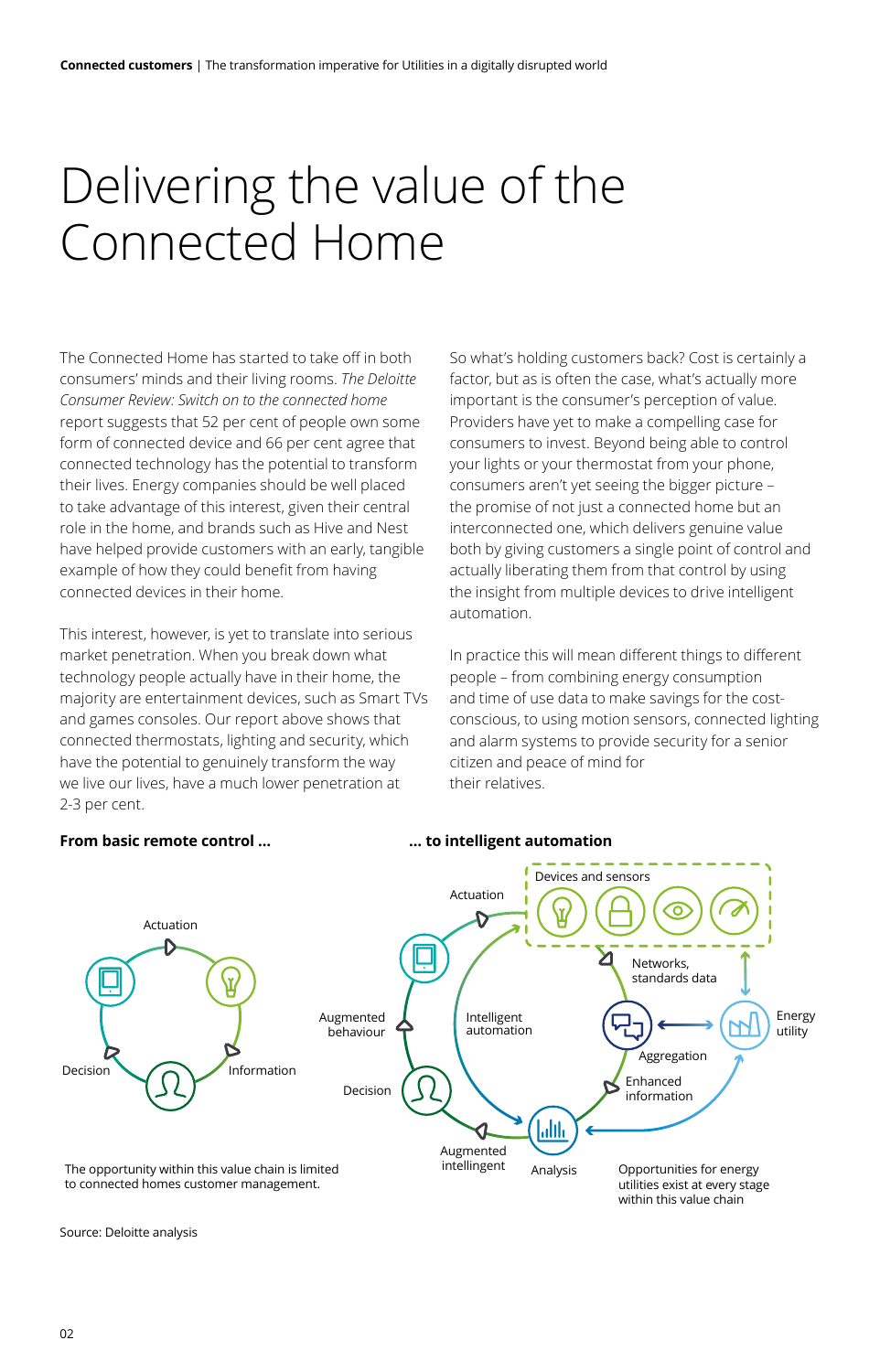Energy companies are well placed to realise the true promise of the Connected Home and help move customers beyond basic remote control, but they need to be clear about where to play. Opportunities exist right across the value chain and each has different implications for the organisation. The most obvious opportunities relate to providing the technology itself and helping customers to get the best out of it:

- • *Customer Management* at the most basic level, selling, installing and supporting smart technology, such as thermostats and lighting, provides an incremental revenue stream to organisations increasingly under pressure on commodity margins. This is likely to be a relatively short-term strategy, however.
- *Home Service Management* Delivering value to the customer depends on using the technology to its full potential. There are two key things that energy companies could do to help realise this:
	- *Acting as the integrator* The Connected Home ecosystem is still very fragmented, with multiple organisations using divergent platforms for different technologies. Providing the software and apps to integrate devices and provide a single view helps energy companies start to 'own the home'. There is likely to be competition in this space and virtual assistants such as Amazon Alexa and Google Home are starting to provide this point of integration.
	- *Providing insight and intelligent automation* Combining information from connected devices with usage information gained through Smart meters and billing systems could provide energy companies with a unique advantage in the market. Energy companies could provide value and valuesdriven consumers with the insight they need to manage down their usage and also automate key parts of their lives, whether it's turning off the lights or locking the door.

Organisations across sectors are all vying to 'own the home' and deliver home services. For many energy companies, a connected homes strategy is about building a broader, more lasting relationship with the customer, beyond that of commodity supplier. In spite of privatisation and the growth of competition, customers are still slow to move between suppliers. Government statistics show that in 2016, only 15 per cent of energy customers switched supplier $1 -$ the highest rate since 2010.

However, there are growing threats to this stability. OfGem have already introduced plans to share lists of customers on uncompetitive tariffs and as smart meters roll out, the data they provide could easily be used by competitors and new market entrants to analyse consumption and find the customer a better deal. Both of the major political parties have considered implementing caps on tariffs. Add to that a future where technology-enabled dynamic switching allows consumers to move suppliers within a day and the threat looks very real. Providing the customer with something beyond their energy is a good way of keeping your brand present in the customer's home, even if they move their supply.

Consumers aren't yet seeing the bigger picture – the promise of not just a connected home but an interconnected one, which delivers genuine value.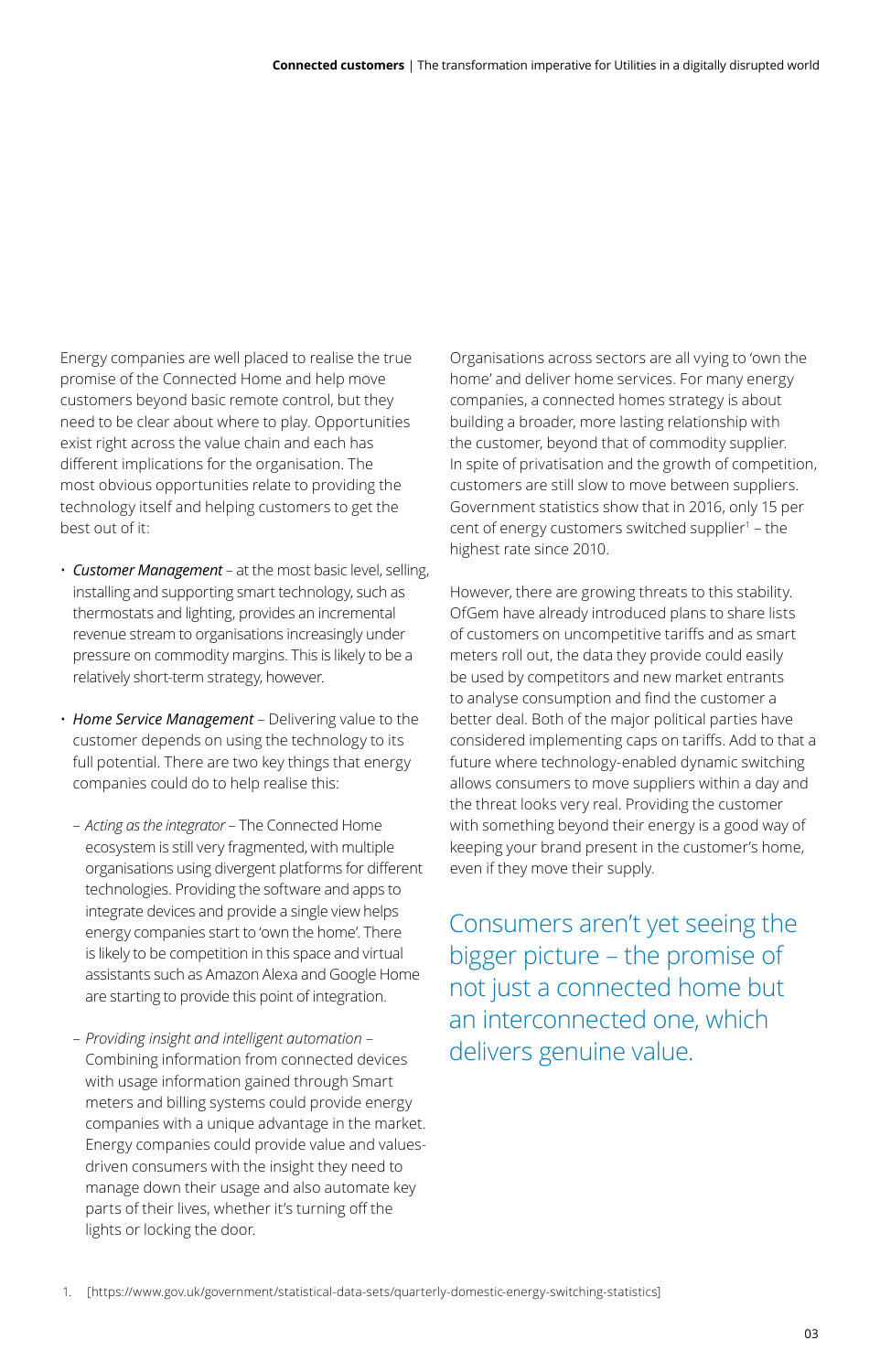### Distributed energy management – staying relevant in a changing world

If the Connected Home helps organisations remain relevant in today's world, what of the future?

There are two big developments already in train, which could turn the energy industry on its head – micro-generation and storage. This has the potential to deliver a third and potentially more exciting opportunity for energy companies – Distributed Energy Management.

Improvements in roof top solar and other renewable technologies are bringing the dream of self-supply ever closer for the consumer. One of the main blockers to progress has been the ability to store the energy you create and use it at the right time – the sun generally shines when the homeowner is out at work, meaning that the energy you generate gets exported, while the energy you use in the mornings and evenings has to be purchased at higher, peak time prices. With recent changes to the feed-in tariff and renewable technology incentives, the business case for home owners to invest in micro-generation has become more tentative.

Battery storage has the potential to change that. Advances in technology means that companies like Tesla are now starting to sell batteries into the home, which can store energy during the day that the homeowner can use during peak time, presenting an opportunity for significant savings and, for some households, the potential to be off-grid for their regular consumption. The costs, even if they are beginning to fall, are still high. An installed battery and solar panels could cost the consumer in excess of £7,000, representing a significant upfront investment for the average household.

What could help make the case for investment in micro-generation is the potential that aggregating domestic batteries offers. While the existing feed-in tariff has already been cut, there are alternative potential sources of income emerging for microgenerators. As the intermittent renewables' share of the installed capacity increases, grids face significant challenges to balance supply and demand secondby-second, and there is a rapidly increasing need for faster response to more unpredictable and more frequent deviations from target frequency.



**The Connected Home Value Chain** 

Source: Deloitte analysis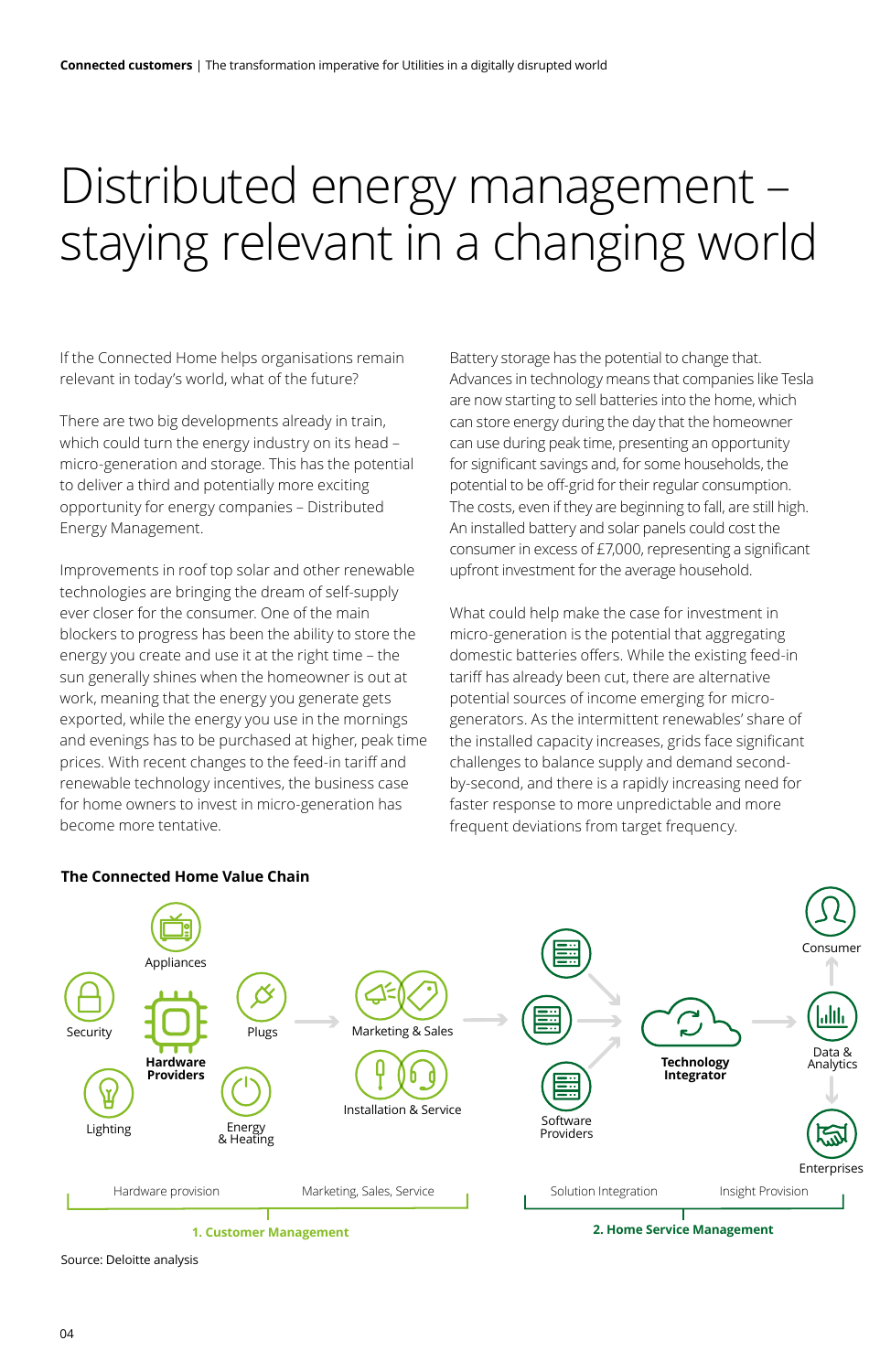As batteries can provide such response in under a second, there is potential for householders to take advantage of the energy they generate and store. However, to participate in the balancing markets, generators need to be of a certain size (over 1MW for most services). Where an energy company can potentially help is in aggregating networks of batteries within people's homes to provide a service to the grid and generate returns for the homeowner that would justify the upfront investment in solar PV, batteries and associated smart technologies.

If the future is one where domestic customers become micro-generators who sell excess energy back into the grid, the traditional energy retail business model is very likely to change. Today's energy retailer's core business is to buy energy from generation companies, sell it to customers and bill them for it. In the future, it might be the customers who are doing the selling to other customers who consume more than they generate - a business for example.

While the traditional 'retail' role might be under threat, given the energy company's experience in trading, they are well placed to start acting on the customer's behalf as an energy broker, helping them buy and sell in a dynamic and changing market. Few, if any, consumers want to be concerning themselves with tariff options and forward price curves and fewer still would relish exposure to trading risk. That highlights an opportunity for utility suppliers to redeploy their trading and hedging expertise to serve that underlying customer ambition to set and forget their utility provision.

Customers are already becoming more conscious of the energy they use, with environmental concerns and technology improvements such as Smart meters driving better energy efficiency. What microgeneration and trading does is to take this to the next step, where customers are conscious of the resource they have in their homes and their ability to not only save money but start to make it and the Connected Home will play a central role in helping them to manage that resource efficiently.

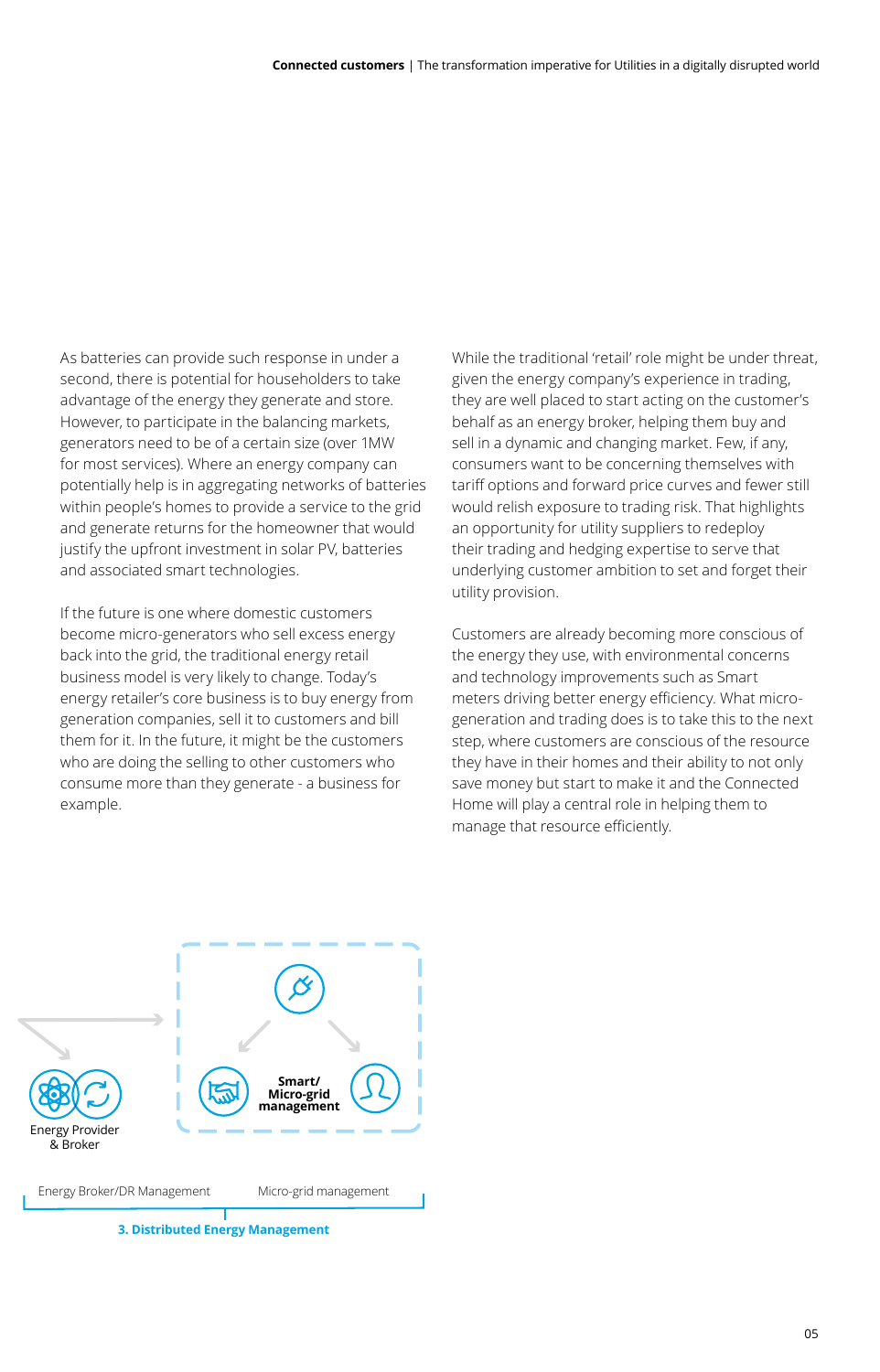### Developing the organisation to win in the new world

What then are the capabilities that energy companies need to build to operate in this new environment? Depending on what role you choose there are a number of capabilities which will help you deliver it – we focus here on four of the key ones:

#### **Using service design to define your proposition**

As we outlined earlier, the value proposition for the Connected Home isn't yet clear to the consumer. This may be in part due to the technology developing ahead of the customer's perceived need. Organisations need to take a step back from the technology and re-focus on customer journeys. Service design methods can help you do this, focussing on the customer and building a service around them rather than creating the technology and looking for someone to sell it to. A service design approach looks at the customer's fundamental wants, needs and challenges at each stage of their journey and designs a service that helps solve them.

#### **Realising the data opportunity through analytics**

The opportunity to deliver real value through connected technology lies beyond the technology itself and in the data that it delivers. Being able to do something impactful with that data depends on having the analytics capability to combine multiple sources of data. One approach often used is to Reveal, Enrich, Model. Reveal data on usage to both to your organisation and your customers using visualisation techniques, Enrich it with other sources of data, such as comparative benchmarks or even external factors such as the weather, and then Model scenarios using the insight you've gained – for example, would this customer want the heating and lights adjusted based on the expected weather?

#### **Intelligent automation through cognitive computing**

Having the data and insight is one thing, but doing something with it is something else. Moving beyond providing usage information and the ability to 'remote control' devices depends on cognitive computing capability. Machine learning will enable the Connected Home to make better decisions, taking into account the actions of the customer and their direct feedback.

#### **Enabling energy trading through Blockchain**

Buying and selling energy across a wide network of micro-providers presents a major process and security hurdle. Blockchain technology provides a distributed platform through which digital tokens can be used to represent, transfer and exchange underlying assets securely using the strength of the shared network itself to validate the transaction and ultimately maintain a record of it securely. Where the traditional model requires a central organisation receiving and processing customer payments, a blockchain-enabled micro-grid of providers can trade with each other efficiently and securely, and energy companies could help to build that network and provide the technology to support it.

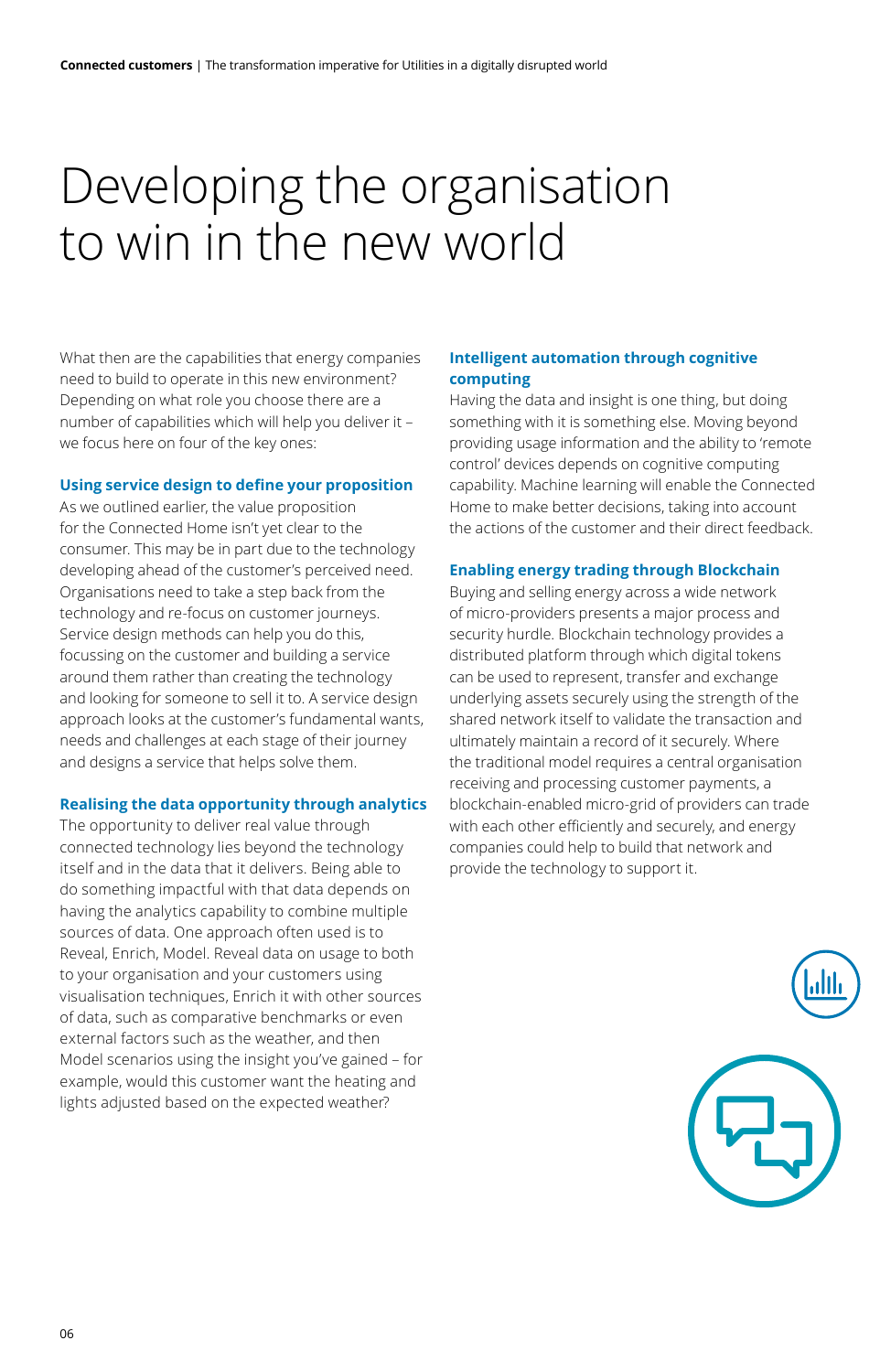Building these capabilities will help set energy companies up for success; however they also need to build the right organisation and culture to deliver them, and this can often be even more challenging. Energy companies are not often thought of as innovators, but this is precisely what they need to become. Designing and delivering the opportunities that the Connected Home presents cannot be done by the traditional silos as they cut right across them, incorporating elements of retail, trading, wholesale and generation.

There are a number of different structures, which could apply. However, more fundamental to success will be a shift in culture, which for some in the sector will mean moving from being a risk-averse commodity supplier with a centralised, command and control structure to an agile, cross-functional innovative organisation.

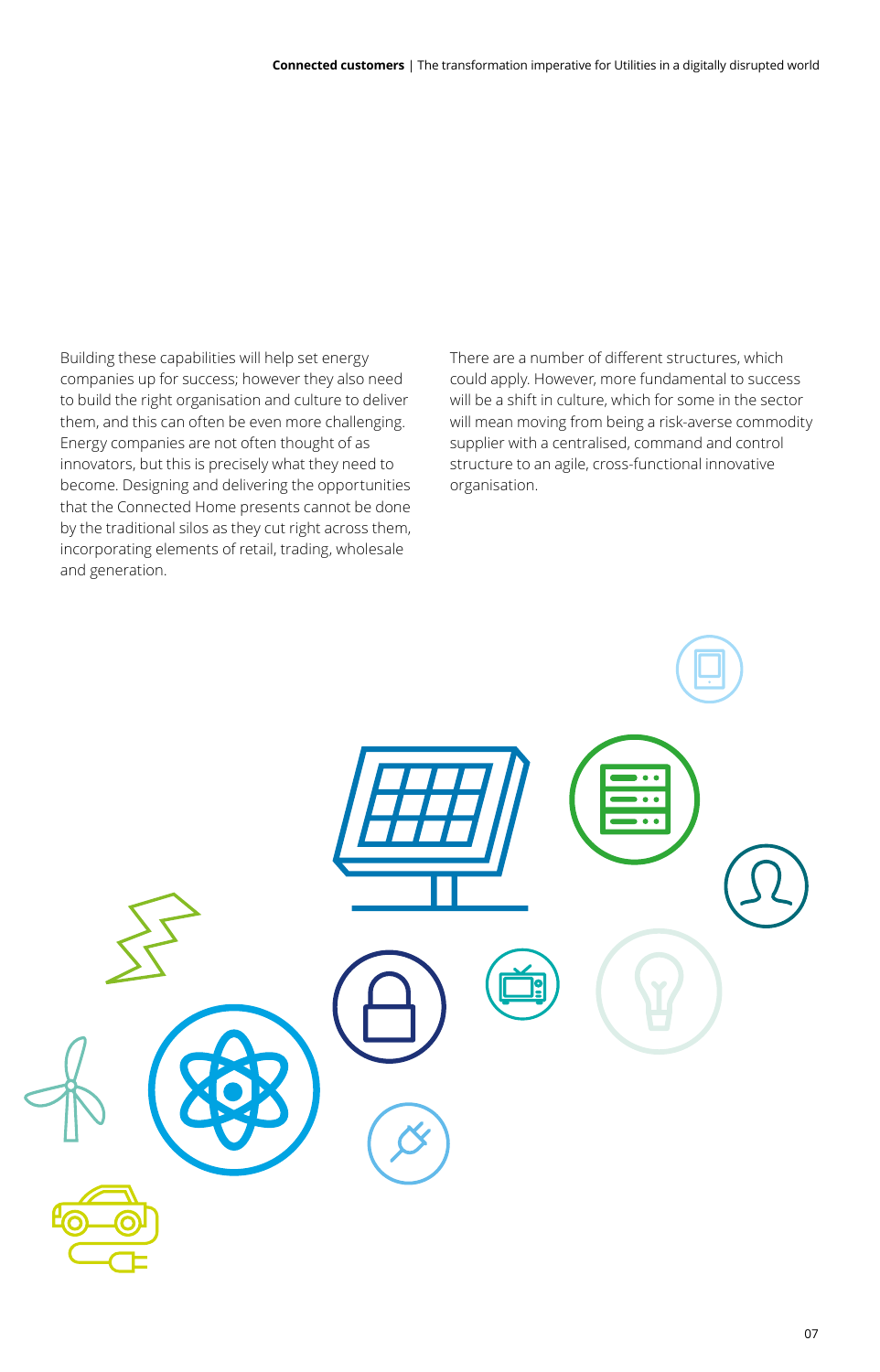### Where next for energy companies?

Energy companies need to start to change now to be ready for a market that may be very different in the near future. The pace of technical change is growing exponentially and is highly likely to disrupt the industry, with new players and new business models coming into play. The Connected Home provides a stepping stone into this new world, helping energy companies to forge a new, more value-driven relationship with their customers. Every company needs to be able to answer the following questions: **Strategy framework**

The Connected Home provides a stepping stone into this new world, helping energy companies to forge a new, more value-driven relationship with their customers.

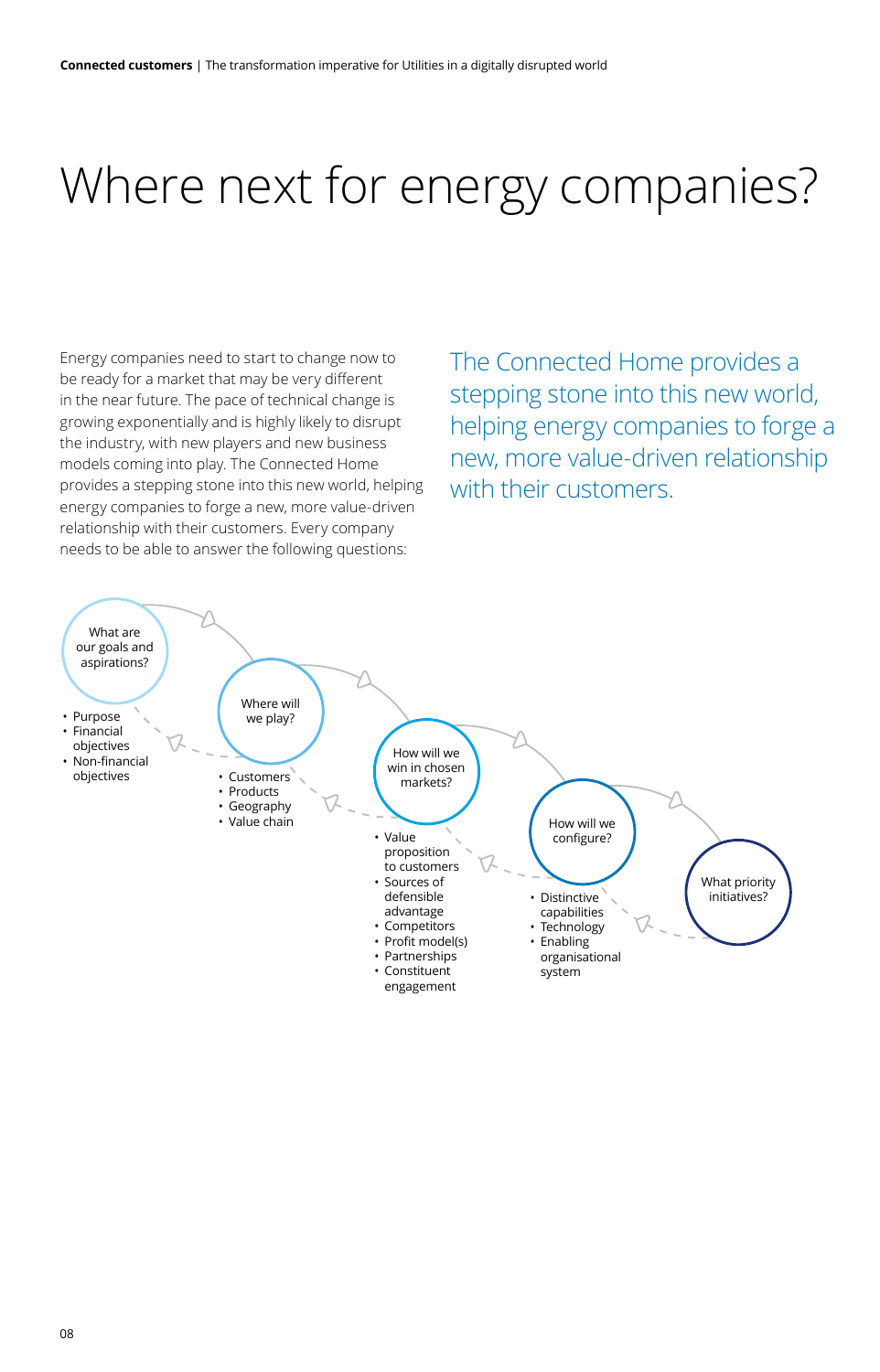### Contacts

Deloitte Digital's Energy and Resources team has worked with most of the UKs major energy and water companies. We understand the challenges these organisations face and are helping our clients address the changes they need to make, whether they are strategic, operational, cultural or technical. We can help you think through what the future may look like for your organisation and implement the people, process and technology changes needed to thrive in that future.

#### **Mark Lillie**

Power & Utilities Leader +44 20 7007 2395 mlillie@deloitte.co.uk

#### **Duncan Barnes**

Partner +44 20 7303 8529 dbarnes@deloitte.co.uk

#### **Matt Saunders**

**Director** +44 20 7303 8529 matsaunders@deloitte.co.uk

#### **Richard Keay**

Senior Manager +44 20 7303 6330 rkeay@deloitte.co.uk

#### **Ben Glatz**

Senior Manager +44 20 7007 5452 bglatz@deloitte.co.uk

#### **Global contacts**

#### **Felipe Requejo**

Global leader – Power Deloitte Touche Tohmatsu Limited +34 91 438 1655 frequejo@deloitte.es

#### **Rajeev Chopra**

Global leader – Energy & Resources Deloitte Touche Tohmatsu Limited +44 20 7007 2933 rchopra@deloitte.co.uk

#### **Regional contacts**

#### **Asia Pacific**

#### **Roger Jeffrey** Partner – Consulting

Deloitte Australia +61 3 9671 6471 rjeffrey@deloitte.com.au

#### **Duncan Barnes**

**EMEA**

Partner – Consulting Deloitte U.K +44 20 7303 8529 dbarnes@deloitte.co.uk

#### **Americas**

**Richard McLaughlin** Managing Director – Consulting Deloitte U.S. +1 313 396 3330 rmclaughlin@deloitte.com